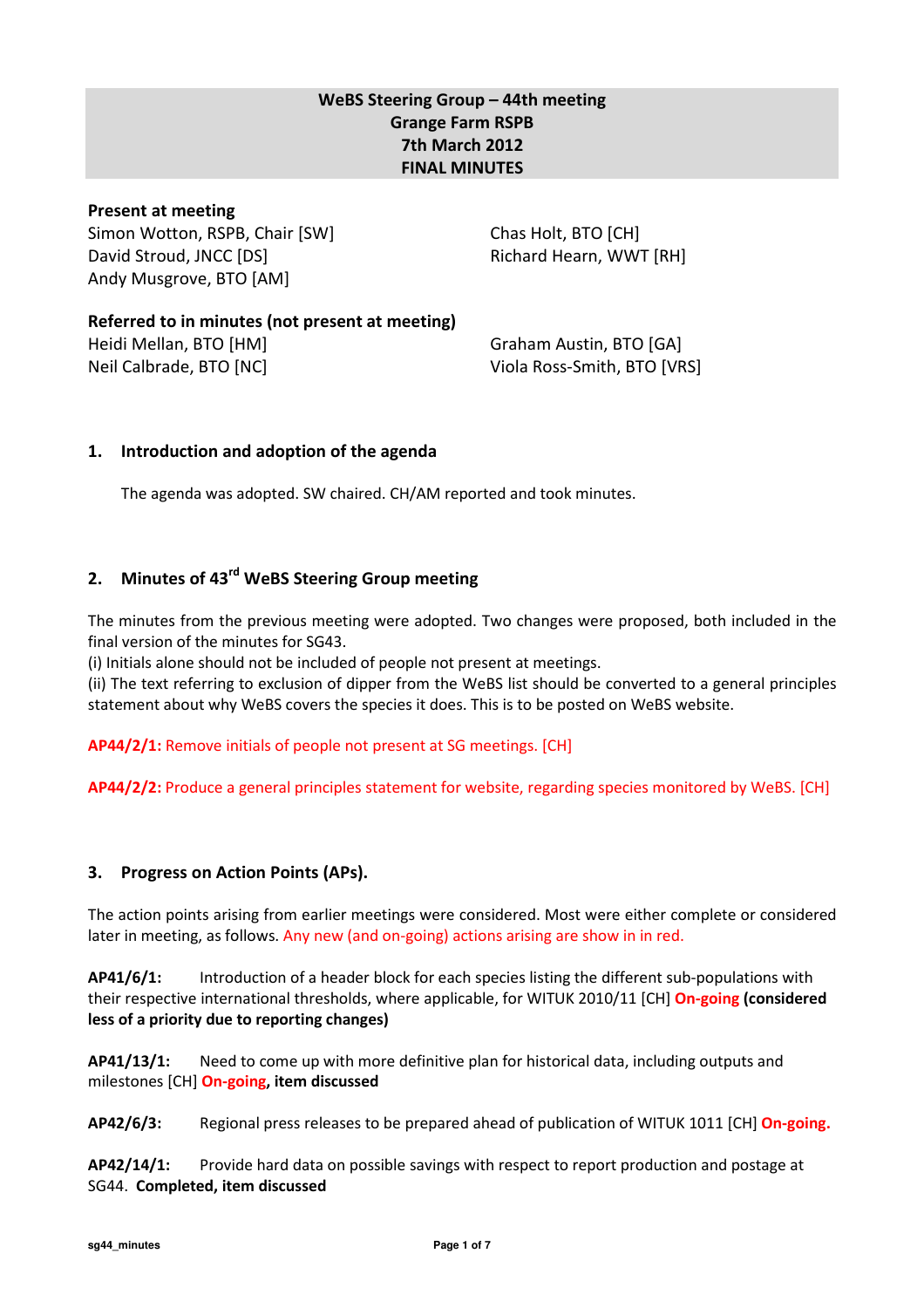AP43/2/1: Ensure SG Minutes include appropriate wording throughout [CH] Completed

AP43/4/1: Consider a newsletter article on mapping of roost sites [CH] Deferred to next newsletter

AP43/4/2: Take forward plans for collection of roost site information; liaise with BTO software development team [CH] Completed (may be incorporated into developments after current work)

AP43/5/1/: Contact other national scheme organisers about training issues [CH/NC] On-going; informal opportunities of future meeting to be utilised.

AP43/6/1/: Draft an article on the history of WeBS coverage [CH/NC] Deferred to next newsletter

AP43/8/1: Circulate post-meeting briefing paper of proposed developments to annual WeBS and Alerts reporting [AM] Completed

AP43/8/2: Organise a stakeholder workshop (in June; paperwork to be circulated by mid-May) as soon as possible. In addition, a separate meeting of the WeBS SG should be dedicated to this issue alone (the meeting in March 2012 could be used for this?) [CH/AM] **On-going, item discussed** 

AP43/8/3: Circulate link of recent Swiss waterbird report [AM] Completed

AP43/8/4: Any developments to reporting are to be communicated early on to I-WeBS [AM] Completed (on-going)

AP43/8/5: Forward unpublished indices/trends for other species, e.g. shag and snipe, to Partners [CH] Completed, item discussed

AP43/11/1: Undertake a review of data request charges in April 2012 [AM/NC/BTO Dev.] On-going

AP43/11/2: Principles and guidelines for WeBS service level agreements to be drafted for SG44 [NC et al.] On-going; item discussed

AP43/11/3: Ensure that 3-month running costs are held in the contingency fund, and liaise with BTO Development Team regarding production of a formal document with the relevant details [AM] Completed.

AP43/11/4: Mention of contingency fund to be removed from summary accounts [AM] Completed

AP43/11/5: Liaise with BTO Services to discuss (a) whether there are any implications of VAT on data request surplus accounts, (b) methods used for calculating projections. [AM] Completed

AP43/12/1: Contact CAFF re possible development of indicators for remote Arctic monitoring [CH] Ongoing

AP43/12/2: Contact AEWA re possible development of indicators for remote monitoring of biodiversity [CH/BTO Dev.] Completed (poster possibly at next AEWA meeting)

AP43/13/1: Communicate the cessation of a WeBS stand at Rutland Birdfair to relevant individuals [AM] Completed

AP43/13/2: Discuss with BTO Membership Team about the potential for a member of the WeBS team to help on the main BTO stand on at least one day of Birdfair [CH] Completed

AP43/14/1: Continue stratification work and draft the proposed paper [VRS] On-going AP44/3/1/: Produce timetable for progress on stratification. [GA, VRS]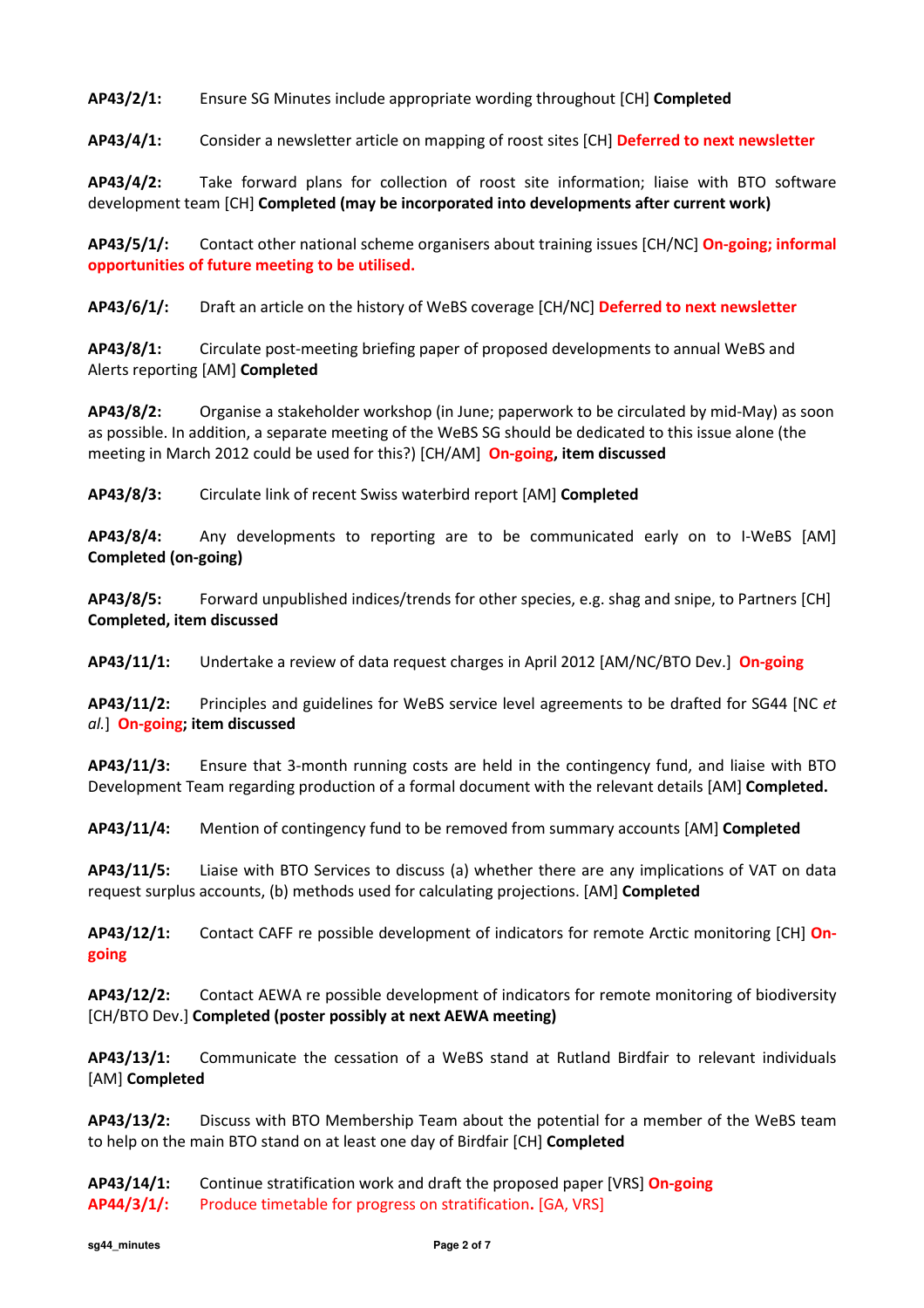#### AP43/14/2: Produce article for WeBS newsletter [VRS] Completed

AP43/15/1: Document and cost the proposed WeBS gaps analysis, possibly for submission to Natural England. [AM, SW, CH] Completed

AP44/3/2/: Submit gaps analysis proposal to the country agencies (cc JNCC) [AM/CH]. It was suggested that this work could be developed into an on-going process (compatible with reporting developments).

#### 4. Counter network

The WeBS counter network and vacancies among Local Organisers were reviewed. New LOs have been recruited for: Cornwall, Bucks, Carmarthenshire, and Somerset. Current gaps in LO coverage are: Carlingford Lough; Cheshire North; Clwyd; Co. Antrim; Co. Armagh; Co. Down; Co. Fermanagh; Co. Londonderry; Co. Tyrone; Derbyshire; Durham; East Lancashire and Fylde; Essex (other sites); Harris and Lewis; Huddersfield/Halifax area; Loughs Neagh and Beg; Merseyside inland; Outer Ards; South Down coast; South Yorkshire; Sutherland (excl. Moray Basin); West Inverness/Wester Ross; West Kent, North Kent Estuaries (a new RSPB replacement is likely here).

AP44/4/1/: Contact regional RSPB office to ascertain who will be LO for North Kent Estuaries. [HM/SW]

Coverage issues at Mersey Estuary and the future retirement of the LO there, were discussed. Further consideration was given to ways of addressing this.

AP44/4/2/: Maximise RSPB links in Mersey area, both for recruitment of new LO and counters. [SW/HM]

AP44/4/3/: If funding is secured for the proposed WeBS gaps analysis risk assessment, Mersey Estuary is to be included as a priority case-study in that work. [CH et al.]

#### 5. WeBS publicity and training

WeBS featured in the media during February, in connection with a period of freezing weather and World Wetlands Day. Preparation of press releases ahead of the next annual report was discussed. Having already been agreed that regional press releases would be prepared this year, DS recommended that press teams in the Partner organisations be advised of this as soon as possible.

AP43/5/1/: Advise relevant press teams of intention for regional press releases w.r.t. WITUK1011. [CH]

All agreed that both the next International Waterbird Census meeting (March 2012) and the Pan-European Duck Symposium (April 2012) would provide good opportunities for CH to liaise with international contacts regarding training issues and facilitate the sharing of training resources.

AP43/5/2/: Liaise with international colleagues about training issues as opportunities arise. [CH]

#### 6. Website and WeBS-Online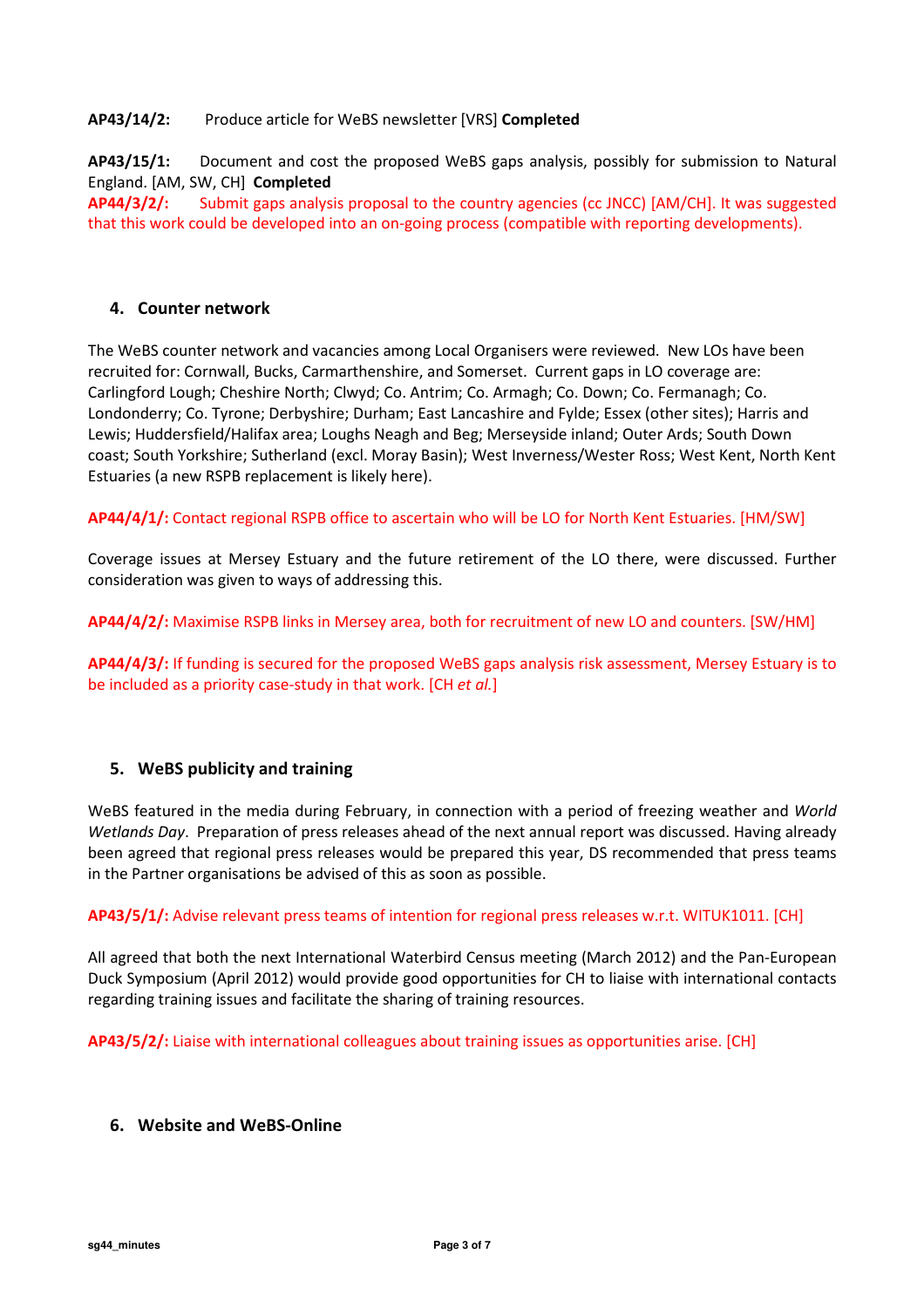CH described initial work on the development of an on-line mapping tool, aimed at enabling LOs (and counters) to provide boundary information for new and existing WeBS sites. This work is on-going and it is anticipated that by the summer it will be at a stage to be used by the Local Organiser network.

Historical waterbird monitoring reports, dating back to 1940s, are now available for download from the website; there are a small number of gaps. It is planned that historical WeBS newsletters and articles featuring WeBS will also be made available.

AP43/6/1/: Partners to check WeBS website and send copies (to HM) of any missing reports and other relevant waterbird articles to which they have access. [All]

### 7. Low Tide Counts

CH reported on the continuation of 12 months of Low Tide Counts on the Humber, due to be completed in October 2012.

DS re-stressed the need for a closer look at a comparison between Core and Low Tide data at individual sites; this previous Action Point (not completed) has been revised as new AP below.

AP43/7/1/: Produce a short report for next SG meeting on Core v Low Tide counts – comparative totals; how/when LTC used in place of Core; recommendations if necessary for some sites. [NC/CH]

#### 8. Contemporary WITUK – content and production

CH presented indices and associated trends for three species not currently included in the annual report; shag (SA), jack snipe (JS) and snipe (SN). All agreed that given sufficient data, all should be included in future reports (paper/on-line) with suitable caveats and interpretation. It was noted that the snipe trend was similar to that for lapwing and golden plover, and the apparent increase in from late 1980s to early 2000s may therefore be related to habitat degradation in the wider countryside combined with an increase on key sites. It was suggested that the shag trend may help to support trend derived through JNCC Seabird Monitoring Programme.

AP43/8/1/: Include trends for shag, jack snipe and snipe in next WITUK, with appropriate caveats and interpretation. [CH]

CH presented comparative costs of printing the paper report on recycled (as currently) and non-recycled paper. It is 15% cheaper to use non-recycled paper. All decided it was important to continue to use recycled paper.

#### 9. Changes to WeBS reporting

AM reviewed a working document (later circulated via email) detailing a specification for changes to WeBS reporting. The revamp will involve an increased on-line reporting element in combination with a slimmed down annual paper report. Further details are to be finalised; a process that will include a stakeholder workshop (see 10. below).

AP43/9/1/: Partners to review specification and suggest any further additions as necessary. [All].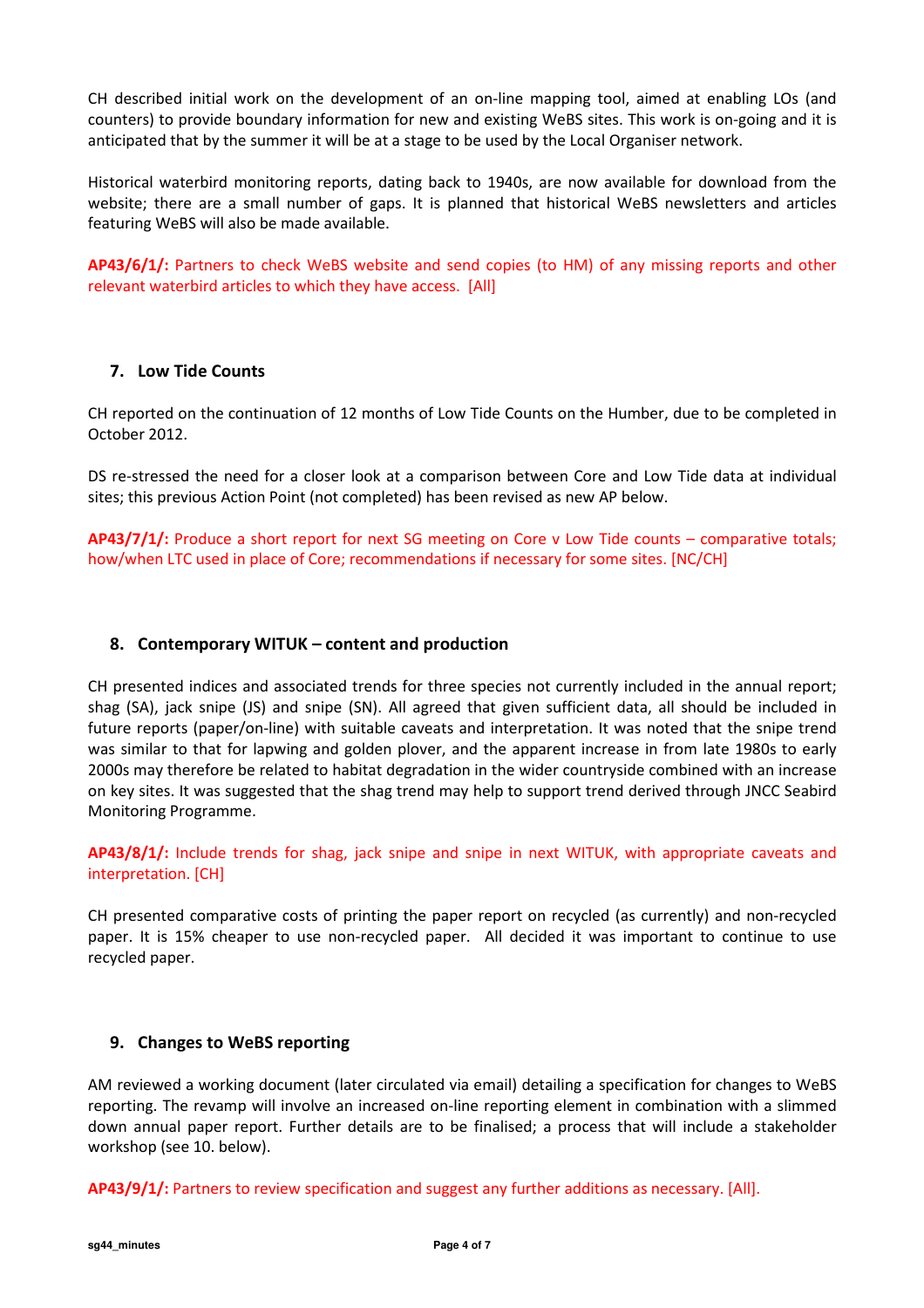### 10. WeBS Stakeholder Workshop

In association with reporting changes (and also listed as a requirement in the WeBS Agreement), a WeBS workshop is planned for 2012. This represents a good opportunity to gauge opinions of stakeholders with respect to requirements and aspirations in the context of the reporting changes, both in terms of annual reporting and the Alerts.

The group generated a list of stakeholders to be invited to a WeBS workshop, to be arranged for a date in later this year. To be invited are:

- Conservation agencies
- Consultancies (to be selected following a review of data requests)
- government
- WeBS LOAC
- county bird recorders
- I-WeBS representative
- IWC representative
- SOVON representative
- GCT representative
- Academics selected waterbird ecologists from universities
- Water authorities
- A selection of other relevant individuals

It was also suggested that an additional second day could be used to discuss (particularly with international attendees) the proposed review of indexing methods, use of supplementary counts, poorly monitored species (e.g. snipe), blitz surveys.

AP44/10/1: Finalise date(s) for the workshop a.s.a.p. and invite selected delegates. [CH]. Date is Thurs, September 6<sup>th</sup>.

#### 11. Review of WeBS development list

The group briefly revisited the list of potential developments.

It was suggested that the proposed semi-systematic review of indexing methods (to include SOVON, IWC etc.) should probably be targeted towards a journal that has a wider audience than does Wader Study Group Bulletin. It is envisaged that work on this will progress in the year ahead; a follow-up meeting after the stakeholder workshop this summer would look to address this (amongst other items).

The timing of the next **NEWS (Non Estuarine Waterbirds Survey)** was discussed, and currently this is planned for winter 2013/14. It was agreed that it would be best to seek funding for this through sources outside WeBS. It should be noted that current and future WeBS developments will markedly increase the efficacy of NEWS, as it is anticipated that a WeBS-Online type interface will be used for the survey.

The possibility of offering small grants (e.g. to cover petrol costs) to encourage county bird clubs to do "blitz surveys" was discussed. Such surveys would derive significant benefits by providing data for poorlymonitored species and/or poorly-monitored areas. All agreed that the database and reporting developments (e.g. on-line mapping tool) could enable counties to more readily undertake such surveys,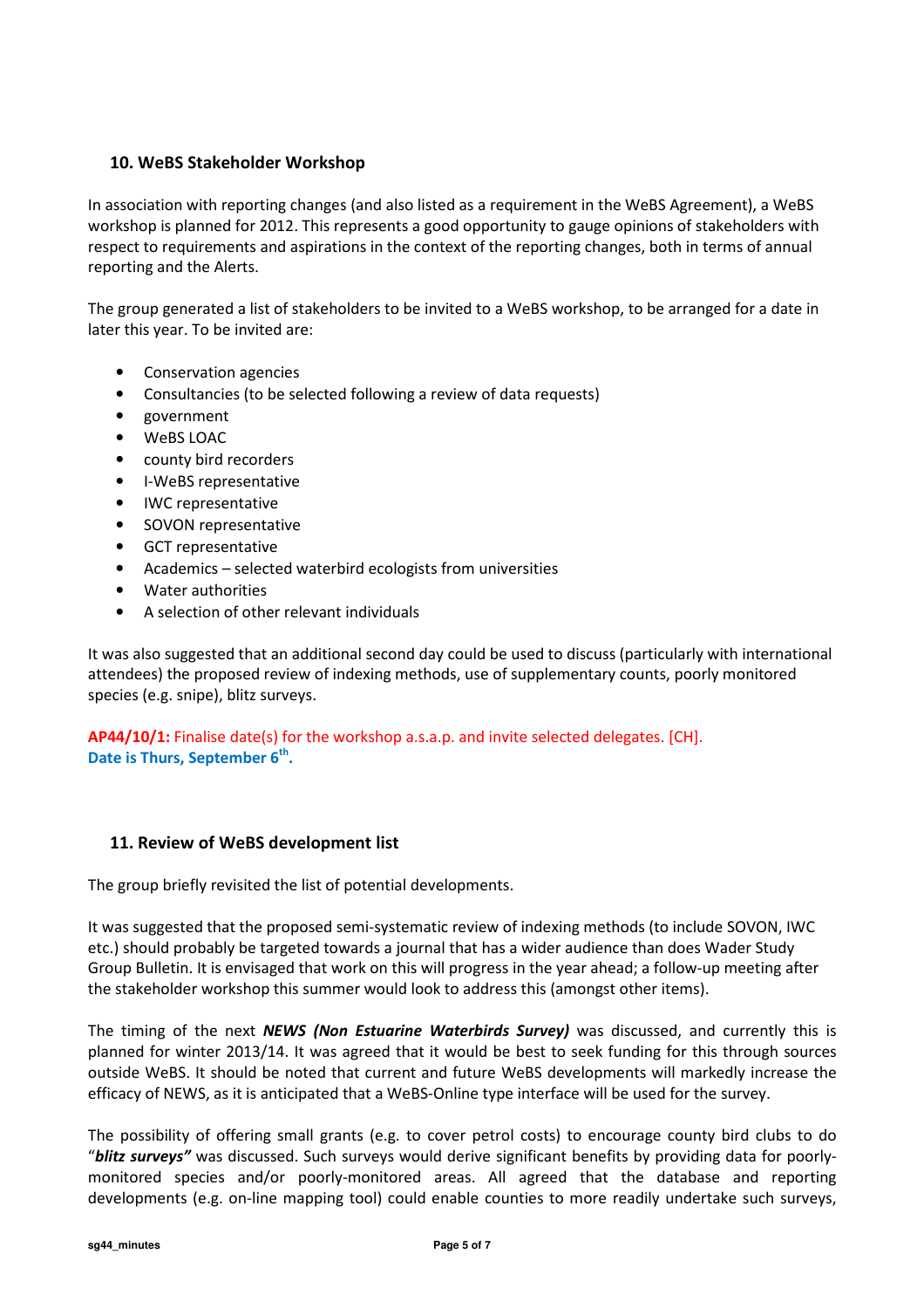and this capacity should be built in to the development specifications. A primary issue will be effective communication of this push for blitz surveys with bird clubs, particularly if there is to be sufficient time for results to be utilised in the next revision of waterbird population estimates. To that end, all agreed that blitz surveys would be most appropriately timetabled for winter 2015/16. Local Atlas forums and BTO News are examples of media through which the topic can be raised more widely. AM suggested there may be potential for promotion of blitz surveys to be linked with recent SNH funding secured by BTO Scotland; for example, perhaps this could part fund the production of guidance notes on "how to run a blitz survey".

### AP44/11/1: Contact BTO Scotland about details of SNH funding for volunteer engagement. [AM]

All agreed that a useful action at the current time was to invite interest from university contacts in order to take forward research on a list of priority WeBS research questions. The anticipation would be that this would involve supervision by representatives from the WeBS office and the wider partnership.

AP44/11/2: Partners to compile list of research questions (concept-note format) to suggest to universities. This will probably initially be based on ideas listed on the development list, but can also be broadened. (All)

AP44/11/3: Partners to suggest university contacts who could be approached. (All)

#### 12. WeBS Data Requests

The issue of potential service level agreements was discussed, with particular reference to the MOD which has requested such. Data requested and data purchased by MOD in recent years was reviewed. Based on average expenditure over the last three years of £6,395+VAT, it was considered appropriate to suggest an annual charge of £5,000. This would be subject to review every three years.

#### AP44/12/1: Service level agreement to be proposed to MOD, and progressed as necessary. [NC/BTO Dev.]

The group discussed the need for promoting the submission of data to WeBS by environmental consultancies that have used WeBS data as part of Impact Assessment work. It was suggested that IEEM may already have accreditation rules with respect to the provision of their data to NBN etc. It was also noted that within the contract of WeBS data acquisition, it stipulates that the WeBS office should be sent a copy of all reports that have used WeBS data.

AP44/12/2: Establish IEEM accreditation rules and what is stated regarding data availability. [AM]

AP44/12/3: Increase effort in following up reports that should have been forwarded to WeBS office. This could begin with a selection from last year from consultancies and other groups who are regular purchasers of WeBS data. [NC/HM]

AP44/12/4: JNCC to remind Natural England about requirement to send copies of reports to WeBS. [DS]

#### 13. Mobilisation of historic datasets

CH reviewed progress with mobilising the historic waterbird datasets (NWC and BoEE). All agreed that speeding up the inputting of historical data represented an appropriate use of any surplus from data request sales if it is proportionate, because it is unlikely to be fundable from other sources. A reasonable pace of progress is required, and it was agreed that a deadline of five years should be set for completion of the task. A clear work-plan and timeline against which to measure progress is required.